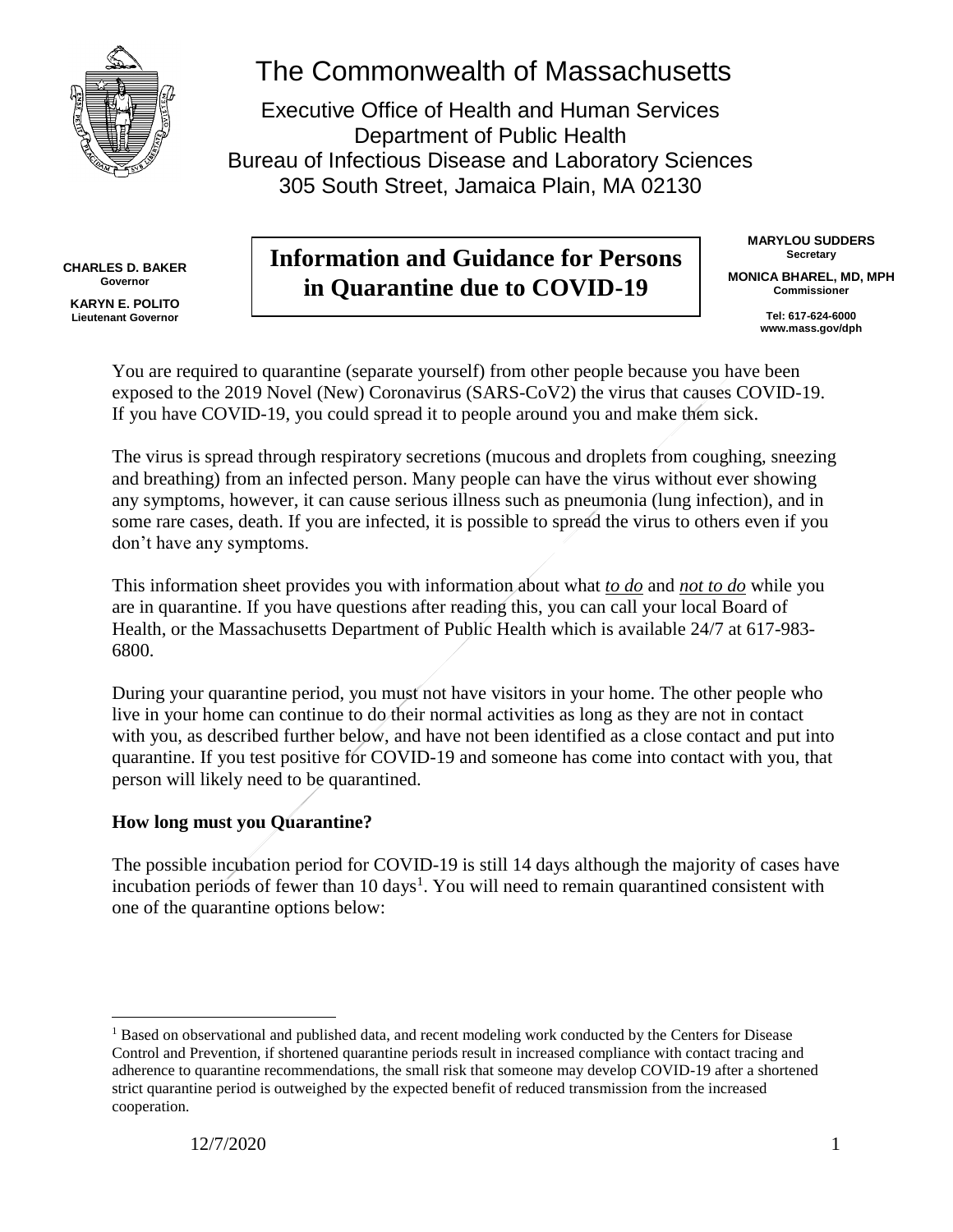| <b>OPTIONS</b> | <b>CRITERIA</b>                                | <b>ACTIVE</b>                          | <b>RESIDUAL RISK</b> |
|----------------|------------------------------------------------|----------------------------------------|----------------------|
|                |                                                | <b>MONITORING</b>                      |                      |
| 7 days of      | Release on Day 8 IF:                           | Individual must                        | Approximately        |
| strict         | A test (either PCR or antigen)                 | actively monitor                       | 5% residual risk     |
| quarantine     | taken on Day 5 or later is                     | symptoms and take                      | of disease           |
|                | negative; AND                                  | temperature once daily.                | development          |
|                | The individual has not                         | IF even mild symptoms                  |                      |
|                | experienced any symptoms up to                 | develop or the                         |                      |
|                | that point; AND                                | individual has a                       |                      |
|                | The individual conducts active                 | temperature of 100.0 F,                |                      |
|                | monitoring through Day 14                      | they must immediately                  |                      |
| 10 days of     | Release on Day 11 IF:                          | self-isolate, contact the              | Approximately        |
| strict         | The individual has not                         | public health authority                | 1% residual risk     |
| quarantine     | experienced any symptoms up to                 | overseeing their<br>quarantine and get | of disease           |
|                | that point; AND                                | tested.                                | development          |
|                | The individual conducts active<br>$\bullet$    |                                        |                      |
|                | monitoring through Day 14.                     |                                        |                      |
|                | No test is necessary under this<br>$\bullet$   |                                        |                      |
|                | option                                         |                                        |                      |
| 14 days of     | Release on Day 15 IF:                          | No additional active                   | Maximal risk         |
| strict         | The individual has experienced<br>$\bullet$    | monitoring required                    | reduction            |
| quarantine     | ANY symptoms during the                        |                                        |                      |
|                | quarantine period EVEN if they                 |                                        |                      |
|                | have a negative COVID-19 test;                 |                                        |                      |
|                | <b>OR</b>                                      |                                        |                      |
|                | The individual indicates they are<br>$\bullet$ |                                        |                      |
|                | unwilling or unable to conduct                 |                                        |                      |
|                | active monitoring.                             |                                        |                      |
|                |                                                |                                        |                      |

# **While you are in quarantine you should follow these instructions:**

- 1. Do not leave your home except for urgent medical care. If you must leave your home for urgent medical care, wear a mask, such as a cloth mask, or a surgical mask if one is available. Call the healthcare provider before you go and tell them that you are quarantined due to COVID-19 exposure. For the protection of others, you should **not take public transportation, ride shares (e.g. Uber or Lyft), or taxis to get to your healthcare provider.**
- 2. Wear a mask, such as a cloth mask, or a surgical mask if one is available, if you must be in contact with other people. Maintain a distance of six feet from others; when this is not possible, limit your time being closer to people to five minutes or less.
- 3. Do not have any visitors in your home.
- 4. Maintain six feet of distance from other people in your home. If absolutely necessary, have one person help you and do not have contact with other people in your home. Wear a mask, such as a cloth mask, or a surgical mask if one is available, when in the same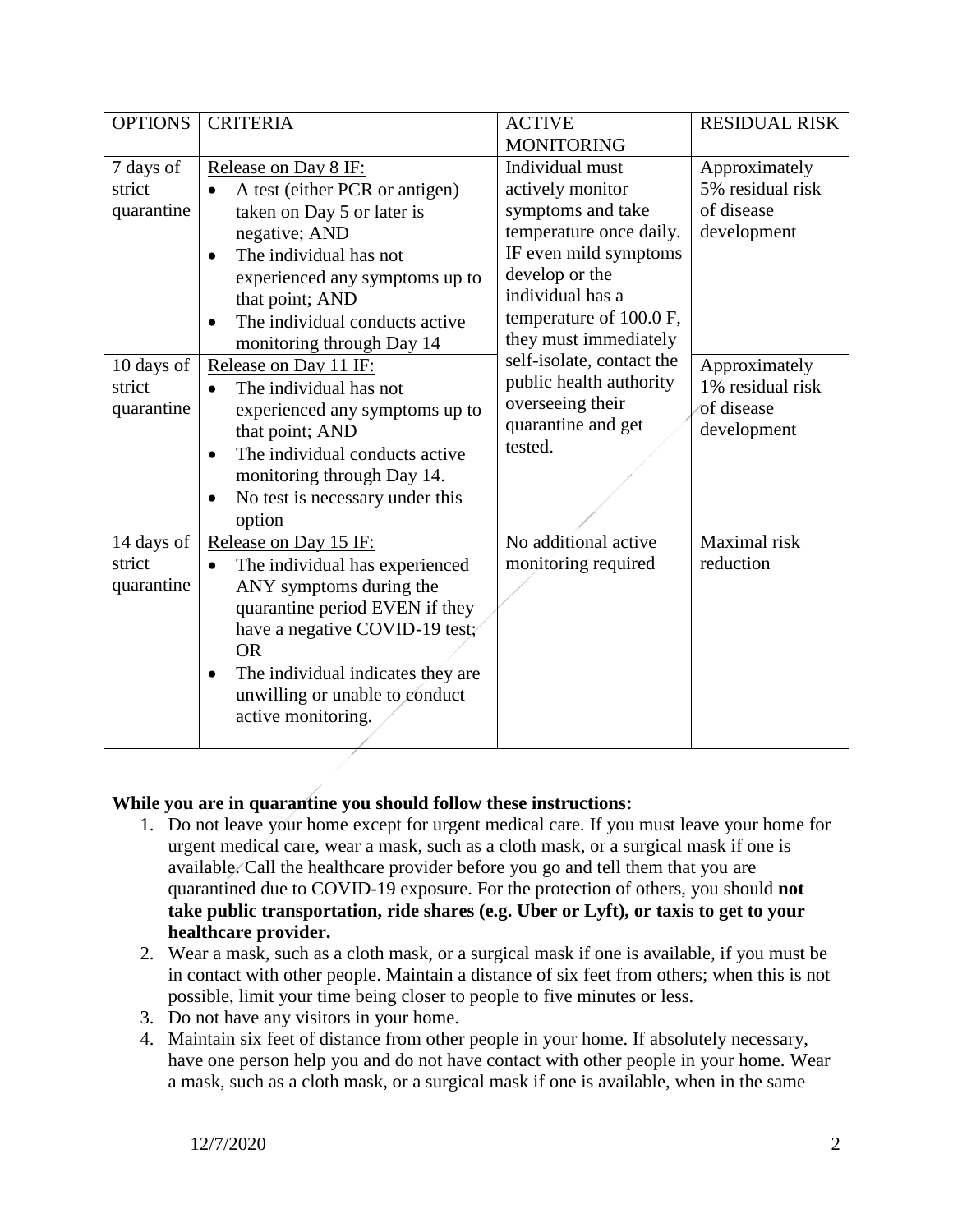room as that person. In addition, try to maintain a distance of six feet from others; when this is not possible, limit your time being closer to people to five minutes or less.

- 5. If at all possible, use a separate bedroom and bathroom. Do not share towels or bed sheets/blankets with other people in your home. If you have to use a bathroom that other people use, make sure to wipe down all touched surfaces with a disinfectant after every use.
- 6. Do not share eating or drinking utensils. Wash utensils normally in a dishwasher or by hand with warm water and soap.
- 7. Cover your mouth and nose with a tissue when coughing or sneezing and throw tissues away in a lined waste container. Then wash your hands.
- 8. Wash your hands frequently using soap and water for at least 20 seconds each time you wash. If soap and water are not available, use an alcohol-based hand sanitizer that contains at least 60% alcohol.

### **Anyone you have to come in contact with (including anyone in your home) should:**

- 1. Wash their hands with soap and water for at least 20 seconds often. If soap and water are not available, they should use an alcohol-based hand sanitizer that contains at least 60% alcohol.
- 9. Wear a mask, such as a cloth mask, or a surgical mask if one is available. They should be careful to only touch the parts of the mask that go around the ears or behind the head. Do not touch the front of the mask. They should wash their hands immediately after taking the mask off. In addition, they should try to maintain a distance of six feet from you; when this is not possible, limit their time being closer to you to five minutes or less.
- 2. Wear disposable gloves if they have to have direct contact with your body fluids (saliva/spit, mucous, urine, feces, vomit) or handle your dirty laundry. Remove the gloves carefully without touching the outside of the gloves, throw the gloves away, and wash their hands with soap and water or an alcohol-based hand rub.

#### **Anyone you have to come in contact with (including anyone in your home) should remain aware of their health and watch themselves for:**

- a fever (temperature over 100.0 degrees). They should take their temperature in the morning and at night.
- other symptoms such as a cough, difficulty breathing, shortness of breath, chills, muscle or body aches, fatigue, sore throat, headache, congestion or runny nose, new onset loss of taste or smell, nausea or vomiting, or diarrhea.

**If anyone you came into contact with has any of these symptoms, they should go [get tested](https://www.mass.gov/info-details/about-covid-19-testing) and then stay home while they wait for results.** If they need to seek medical care, they should call their healthcare provider before they go and tell them that they may have been exposed to COVID-19.

#### **Other advice to keep your germs from spreading:**

- 1. Your disposable gloves, tissues, masks and other trash should be put in a bag, tied closed, and put with other household trash.
- 2. Your laundry may be done in a standard washing machine using warm water and detergent. Bleach may be used but is not needed. Do not shake out the dirty laundry.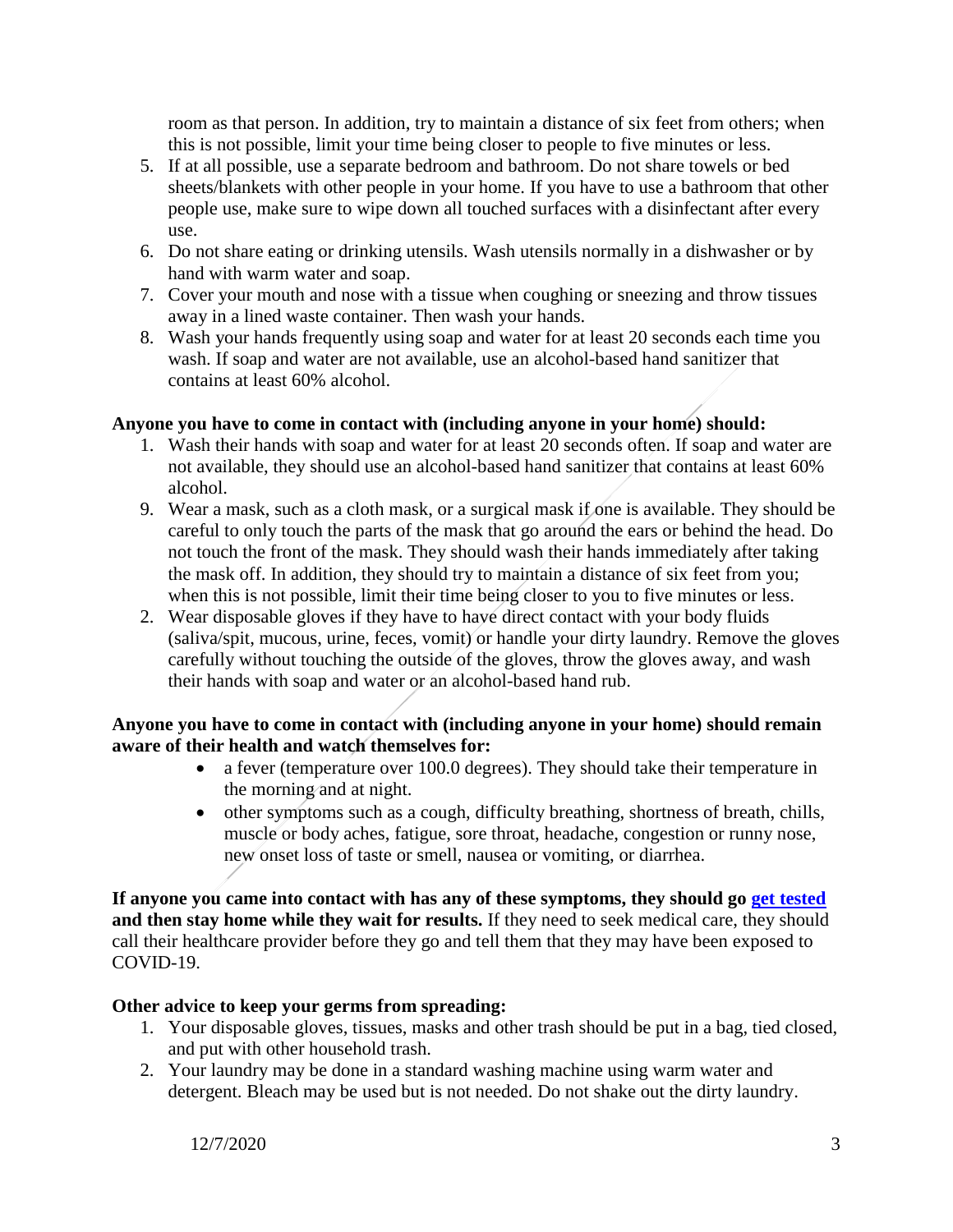- 3. Surfaces in the home that you touch or that become dirty with your body fluids (saliva/spit, mucous, urine, feces, vomit) should be cleaned and disinfected with a household disinfectant according to the label directions. Wear gloves while cleaning.
- 4. Your bathroom should be cleaned every day using a household disinfectant according to the directions on the label. Wear gloves while cleaning.

#### **Questions?**

Please call your healthcare provider, your local board of health or the Massachusetts Department of Public Health with any questions.

| 1. Your healthcare provider                                |  |  |  |
|------------------------------------------------------------|--|--|--|
| Name:                                                      |  |  |  |
| Phone number:                                              |  |  |  |
| 2. Your local board of health (Town/City)                  |  |  |  |
| Town or City:                                              |  |  |  |
| <b>Contact Person:</b>                                     |  |  |  |
| Phone number:                                              |  |  |  |
| 3. The Massachusetts Department of Public Health           |  |  |  |
| On-call Epidemiologist                                     |  |  |  |
| Phone: $(617)$ 983-6800 (7 days per week/24 hours per day) |  |  |  |
|                                                            |  |  |  |

Thank you for your active cooperation in keeping yourself, your family, and your community healthy and safe.

Date provided to quarantined individual:\_\_\_\_\_\_\_\_\_\_\_\_\_\_\_\_\_\_\_\_\_\_\_\_\_\_\_ Provided by (name):\_\_\_\_\_\_\_\_\_\_\_\_\_\_\_\_\_\_\_\_\_\_\_\_\_\_\_\_\_\_\_

Any other specific instructions may be written in here or attached with additional sheets (the attachment of additional sheets should be noted here):